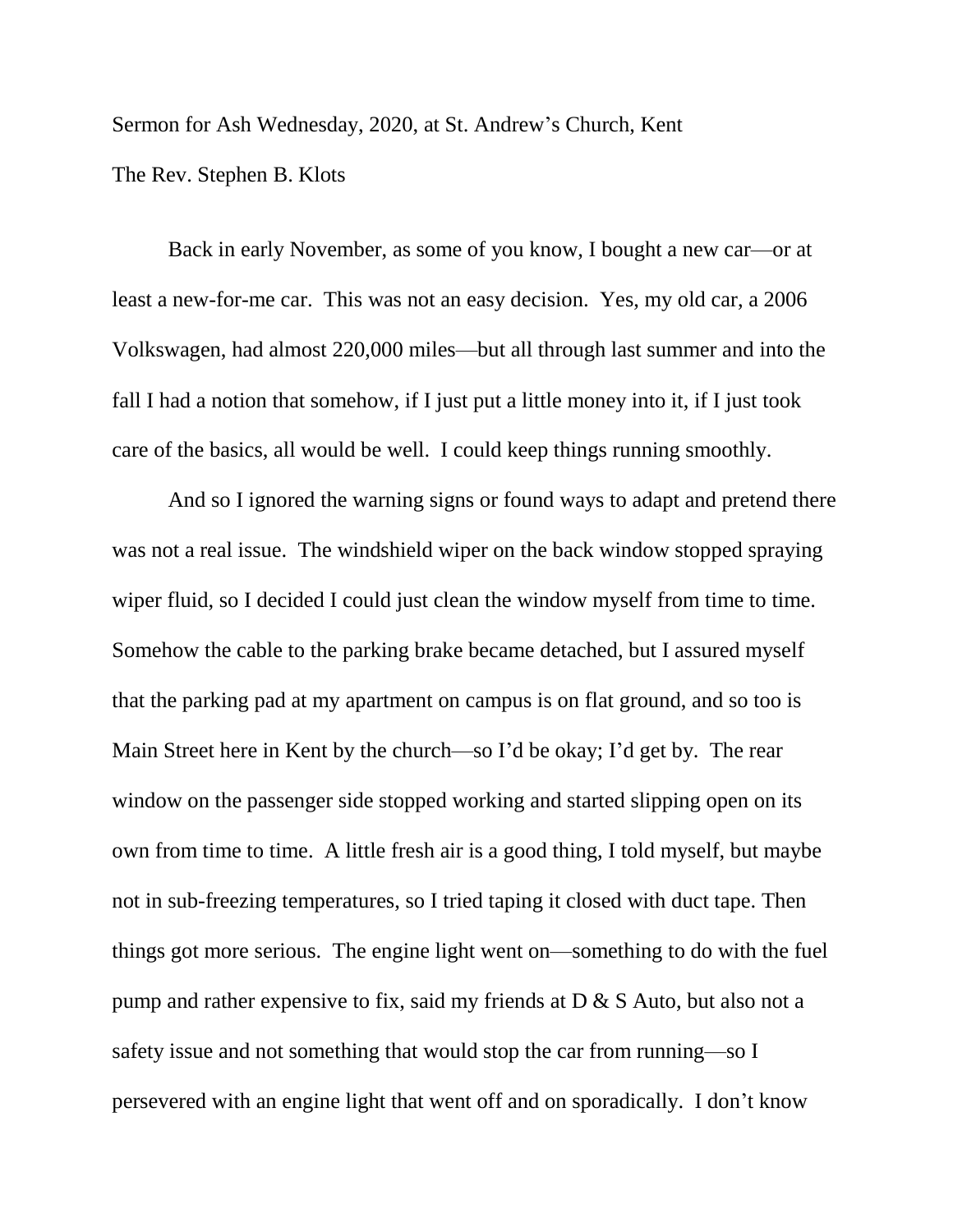what was the final straw. Perhaps it was something big—the thermostat warning beeping when I turned on the car, saying the engine was too cold (which was no problem because it stopped beeping if I turned off the car and restarted the engine). Perhaps it was something small—the battery in my key running out of power—so I had to unlock the car door the old fashioned way (manually). Perhaps it wasn't the car itself. It might have been that moment when I thought about going up to Boston to visit friends and I found myself wondering if the car would make it. Something in there caused me to admit the dark blue 2006 Volkswagen Golf, the car I had had for over ten years, was hopelessly and irretrievably broken, that there was no hope for it—that, if I convinced a dealer to give me anything for it in a trade, I would be doing well—and that it was time for something new.

Ash Wednesday and Lent are a time when we as people of faith admit that we, much like my car, are broken beyond repair—or at least beyond any measures that we might take to fix ourselves. Too often we try to ignore this. We try to pretend that we're fine, or we make excuses for our behavior, even if in the back of our minds, in our consciences, we know all too well how we fall short of God's expectations for us. On this day, in the words of the Collect for Ash Wednesday, we pray for the grace to worthily lament our sins and acknowledge our wretchedness. In a way, our check engine light is flashing, and finally we're trying to do something about it. Much as I went through a list of all of the things wrong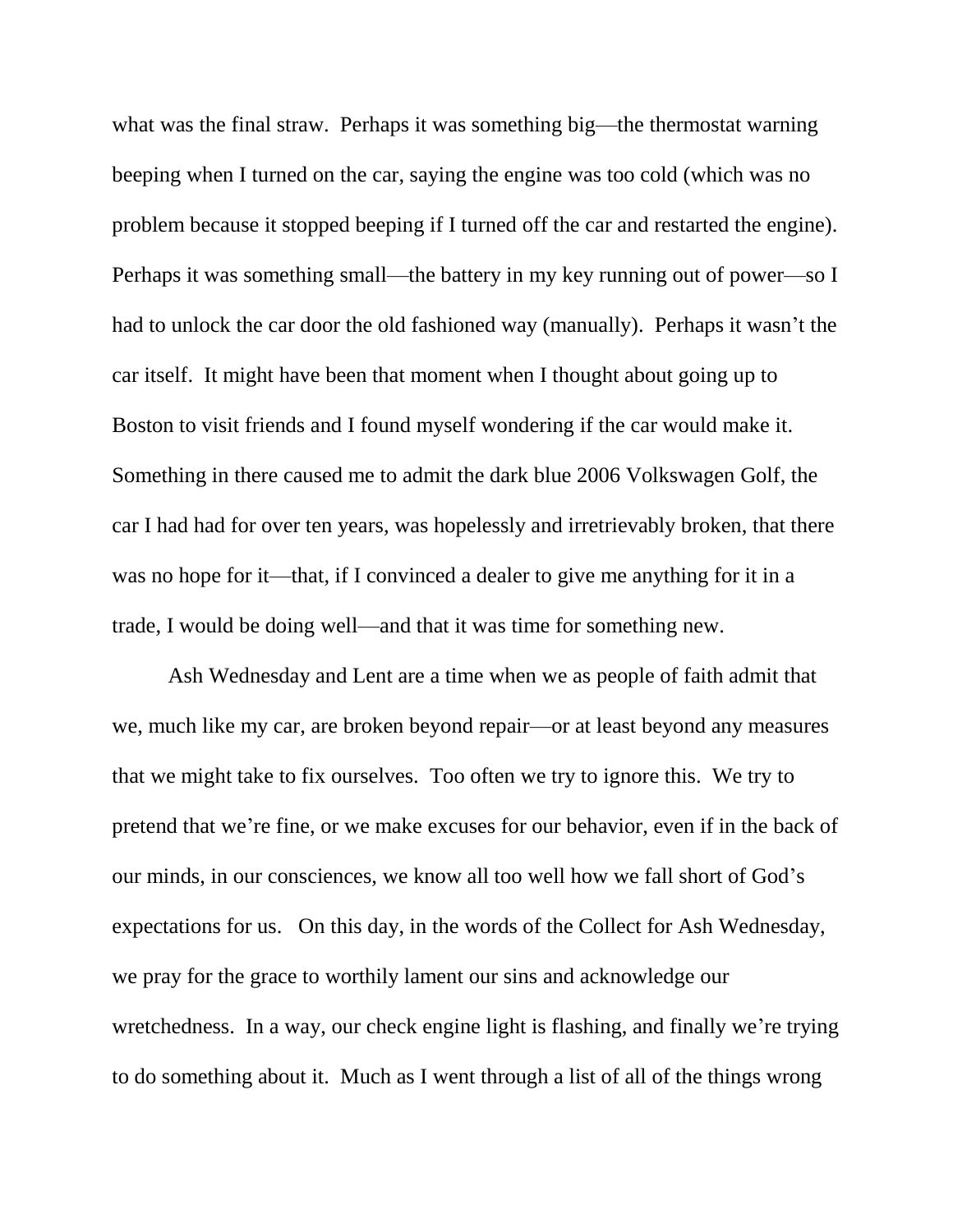with my car, the Litany of Penitence goes through the many, many ways we fall short of God's expectations for us—of what he created us to be. We fail to love Him, and we fail, in so many ways, to love our neighbors as ourselves.

That is what the ashes of Ash Wednesday are about. As I put the ashes on you, as I put the ashes on myself, I say these words: "Remember that you are dust, and to dust you shall return." That is the ultimate recognition that we, on our own, living alone, living selfishly and without the love of God, are hopelessly broken, because what are those ashes but the liturgical recognition of that junk heap where our broken bodies and selves will some day end up? Likes the ashes, like the brokenness of my car, all of our attempts at self-aggrandizement, at selfpromotion, and selfishness, at living our lives in broken ways, leave us in the dust bins of history, forgotten and irrelevant.

But there is hope for us. Please note that I have been careful never to say that we are hopelessly beyond repair—because we are not *hopelessly* beyond repair. There is hope for us in the love of God for us in Jesus Christ our Lord. Says the Prophet Joel, "Return to the Lord, your God, for he is gracious and merciful, slow to anger, and abounding in steadfast love, and relents from punishing." God is gracious and merciful; God abounds in steadfast love for us. Thus, as I say those words pronouncing us as nothing more than terminal cases destined for the dust bin, I also make the sign of the cross, the sign of God's